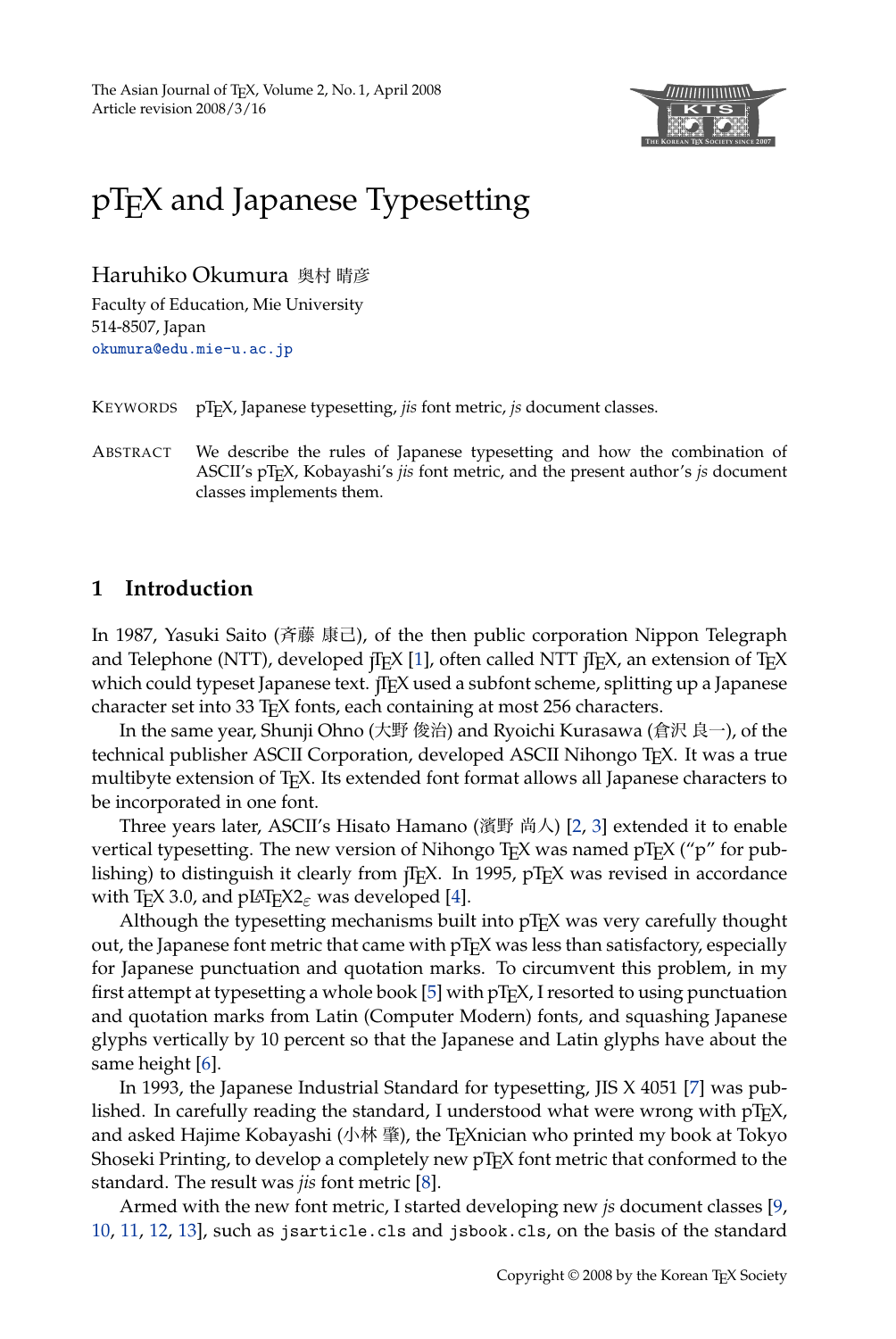<span id="page-1-0"></span>売 り り買い 買 い

FIGURE 1. Horizontal and vertical typesetting. Note that some OpenType fonts, such as *Hiragino* used here, have different glyphs for each direction. Shuzaburo Saito's *otf* package can access these extra glyphs of OpenType fonts.

pLATEX2*ε* document classes, jarticle.cls and jbook.cls, which were in turn derived from LATEX2*ε* article.cls and book.cls. The name *js* purports to stand for "Japanese Standard."

In 2003, Shuzaburo Saito (齋藤 修三郎) developed the pLATEX2*ε otf* package [14], which consisted in a new set of virtual fonts that enable pLATEX2*ε* to use OpenType Japanese fonts. The two macro commands provided by the package, \UTF{} and \CID{}, outputs a character for the given 16-bit Unicode and Adobe-Japan1-5 CID (chara[cter](#page-8-12) identifier) numbers, respectively. The font metrics accompanying the package was basically *jis* font metric. Since then, several filter scripts were developed that convert UTF-8 text into traditional JIS X 0208 text with embedded  $\Upsilon$ F{} (and  $\CID$ {}) macros for characters outside JIS X 0208. Thus, the *otf* package virtuall[y e](#page-8-13)nabled pTEX to handle Unicode text.

In 2006, Nobuyuki Tsuchimura (土村 展之) developed new pT<sub>E</sub>X implementations, ptetex [15] and ptexlive, which could handle UTF-8 inputs, although the character set remained traditional JIS X 0208. Characters outside the JIS X 0208 set were converted to the ^^ab format, so that suitable macros could ty[pese](#page-8-14)t the appropriate characters.

Subsequently, Takuji Tanaka (田中 琢爾) started developing upTEX [16], a true Unicode implementation of  $pT_FX$ . Development of upT $F_XX$  is believed to be a truly important project, but since it is still at an "alpha" stage, we shall not delve into it here.

In what follows we describe the Japanese typesetting rules and how pTEX, *jis* font metric, and *js* document classes implement them. We note that while most of the rules can be implemented with Omega and OTP  $[17]$ , the ability of  $pT<sub>F</sub>X$  remains unsurpass[ed](#page-1-0).

# **2** Japanese Typesetting and  $pTrX$

Traditional Japanese text is typeset vertically (top to bottom, right to left), but most technical documents are set horizontally (left to right, top to bottom, as in English); see Figure 1.

Japanese characters consist of

**–** about fifty (83 including variations) phonetic characters called *hiragana*: ぁあぃ いぅうぇえぉおかがきぎくぐけげこごさざしじすずせぜそぞただちぢっつづてでとど なにぬねのはばぱひびぴふぶぷへべぺほぼぽまみむめもゃやゅゆょよらりるれろゎわ ゐゑをん (rarely-used 84th variation is ゔ)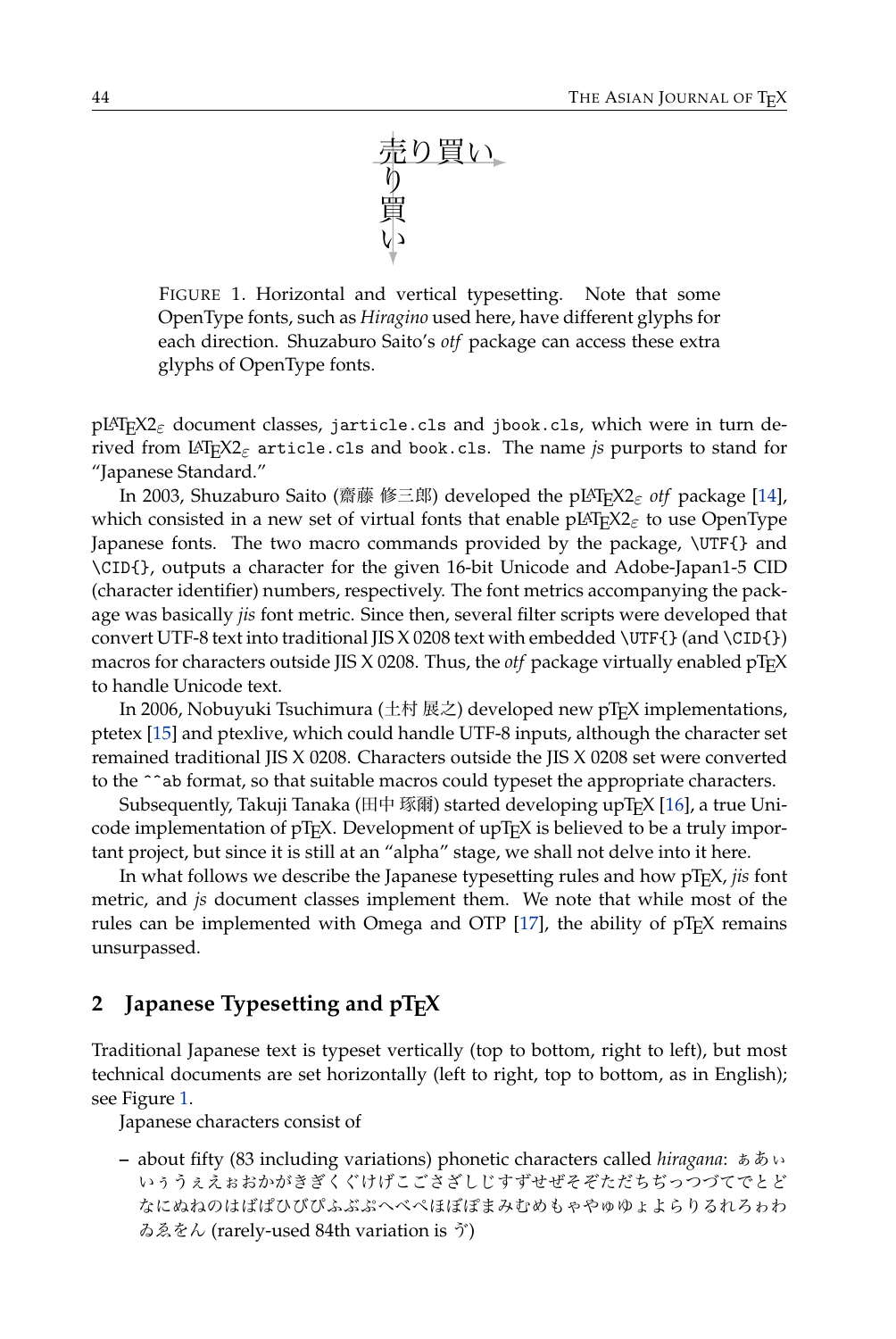<span id="page-2-0"></span>

FIGURE 2. An example of mixed Japanese and Latin text. "銀は Ag" stands for "Silver is Ag".

- **–** about fifty (84 including variations) alternative phonetic characters called *katakana*: ァアィイゥウェエォオカガキギクグケゲコゴサザシジスズセゼソゾタダ チヂッツヅテデトドナニヌネノハバパヒビピフブプヘベペホボポマミムメモャヤュ ユョヨラリルレロヮワヰヱヲンヴ
- **–** thousands of Chinese-origin ideographic characters called *kanji* (漢字)
- **–** punctuation, quotation, and other marks. The comma and period are either "、" and "。" (for vertical and some horizontal text), "," and "." (for scholarly horizontal text), or "," and "。" (for official horizontal documents). The quotation marks are either  $\lceil \cdot \rceil$  for ordinary quotations, and  $\lceil \cdot \rceil$  for quotations within quotations and often book titles. Other quotation marks such as " " and 《 》 may be used for various purposes.

Japanese character sets and encoding methods are provided by Japanese Industrial Standard (JIS). The basic set, JIS X 0208 (1978, revised 1983, 1990, 1997), originally called JIS [C](#page-2-0) 6226, now consists of 6,879 characters. Its new superset, JIS X 0213 (2000, revised 2004), consists of 11,233 characters. They are now subsets of Unicode and ISO/IEC 10646. We note that these international standards unify similar characters used in various Asian regions into one code point (*Han* unification).

In what follows, we concentr[ate](#page-2-0) on horizontal typesetting, because almost all technical documents are set horizontally.

Figure 2 shows a composed text consisting of two Japanese and two Latin characters. The first Japanese character, 銀, is a *kanji*, and the second, は, a *hiragana*. These ordinary (*zenkaku* or fullwidth) characters are designed on invisible, imaginary square boxes. The width of the box of the currently selected font is defined to be 1 zw (*zenkaku* width). As can be seen in Figure 2, the baseline divides each square box typically by the 88 : 12 ratio, whereas the height-depth ratio for Computer Modern Roman, the default Latin font for both T<sub>E</sub>X and  $p$ T<sub>E</sub>X, is about 3 : 1. For Japanese and Latin characters to mingle coordinately, the height plus depth of the Latin font (i.e., 1 em) should be somewhat larger than that of the Japanese font (1 zw). The 10-point *js* document classes use 10 pt (about 3.5146 mm; 1 pt =  $1/72.27$  in for T<sub>E</sub>X and pT<sub>E</sub>X) Latin font with  $13Q$  (13 quarter-millimeter = 3.25 mm) Japanese font. The choice is partly derived from the fact that many Japanese books are typeset with 13 Q fonts. The original choice by the pT<sub>E</sub>X developers was  $9.62216$  pt (about 3.3818 mm) Japanese for 10 pt Latin. As a comparison, the default font size of Microsoft Word in the Japanese environment is  $10.5$  pt (1 pt =  $1/72$  in) for both Japanese and Latin characters.

Japanese text has no interword spaces. In order to break lines and justify each line on both sides, pTEX automatically inserts a glue, called \kanjiskip, between Japanese characters. Despite the name, \kanjiskip is inserted between any adjacent Japanese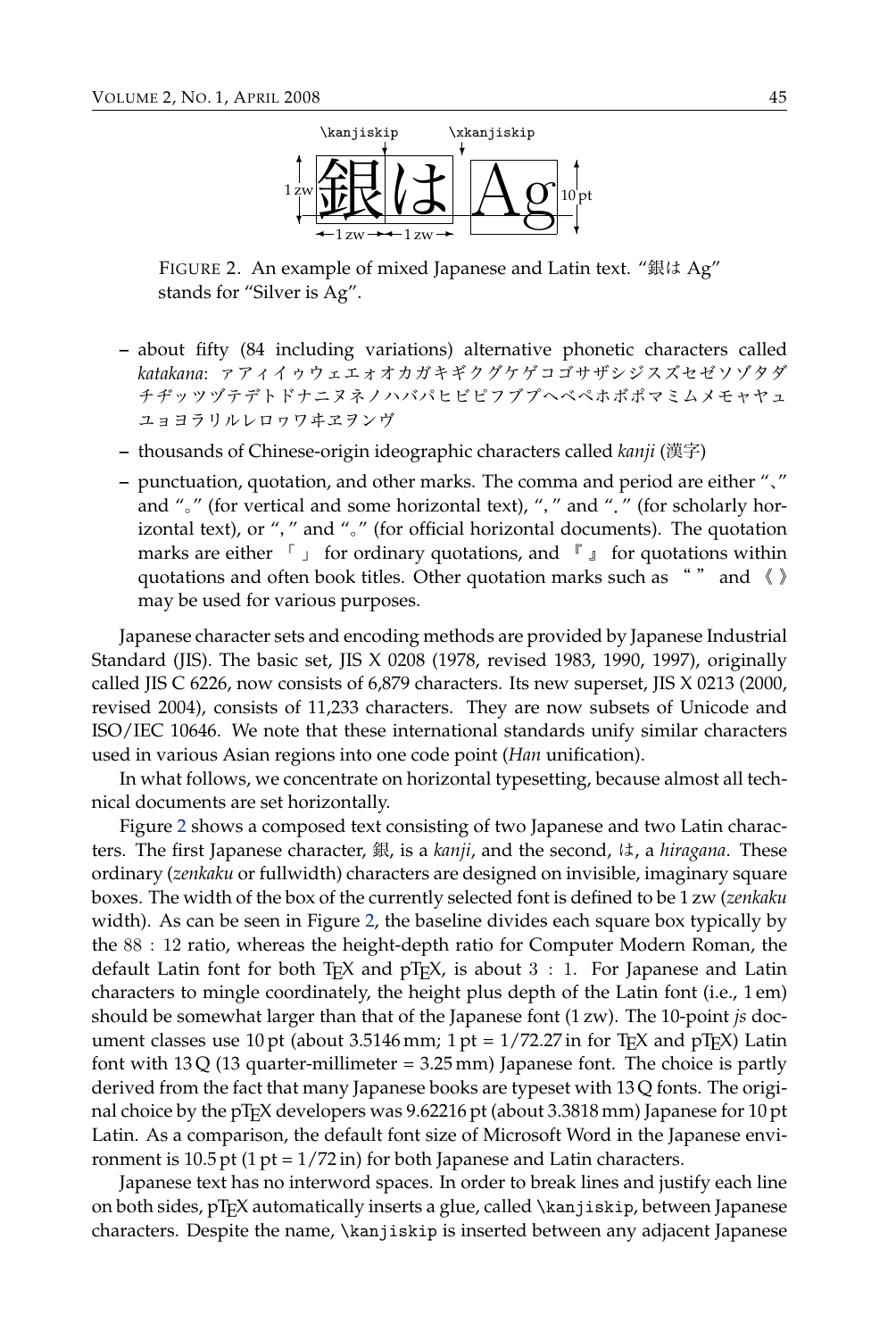<span id="page-3-0"></span>

<span id="page-3-1"></span>FIGURE 4. Quotation marks and glues.

characters, *kanji* or otherwise, except when the font metric inserts a glue or kern, as explained later. The natural width of \kanjiskip is usually set to zero. The original pTEX setting was 0pt plus .4pt minus .5pt, but since it is desirable that the glue cannot shrink so much as it can stretch, *js* classes set it to 0zw plus .1zw minus .01zw.

Figure 2 shows another glue, \xkanjiskip, inserted automatically between Japanese and Latin characters. Traditionally it is set to 0.25 zw *±* some small amount (hence it is often called *shibuaki*, or quarter-space). A reasonable choice is to equate it to the interword space for the current Latin font, because many people write either "銀はAg" or "銀は $\mu$ g" interchangeably, and the results should be the same. Another choice is to equate the width of a Latin digit plus twice \xkanjiskip to 1 zw, because combination of Japanese + digit + Japanese, such a[s "](#page-3-0)第1回" occurs very often, and this combination looks best when the glue-digit-glue combination occupies the same width as one *kanji*. Current practices, however, tend to prefer smaller val[ue](#page-3-0)s for \xkan[jis](#page-3-0)kip, even zero.

Japanese punctuation marks are treated differently from normal letters. Irrespective of the original width of the invisible box on which the mark is designed, the box is truncated or extended to 0.5 zw from the left edge (Figure 3, left). If the punctuation is followed by a normal letter, then *jis* font [met](#page-3-0)ric inserts a glue of natural width 0.5 zw, shrinkable to  $0 \, \text{zw}$  (i.e.,  $\hbar \$  0.5zw minus 0.5zw; the rectangle 3 of Figure 3). In Figure 3, \kanjiskip glues are inserted at points 1, 2, 4, 5, and 6, but not at 3, where a glue or kern is inserted by the font metric.

Moreover, the *kinsoku* (nobreak) rule dictates that line must not break just before punctuation marks. To ensure this, infinite (10000) penalties are inserted before punctuation marks (at points 2 and 6 of Figure 3). The *kinsoku* [pe](#page-3-0)nalties can be controlled by the  $pT<sub>F</sub>X$  primitive \prebreakpenalty:

```
\prebreakpenalty`、=10000
\prebreakpenalty`。=10000
```
Another important fact must be explained for Figure 3. If this sentence com[es](#page-3-1) at the end of a paragraph, then a penalty named \jcharwidowpenalty is inserted before the last ordinary letter (at point 5 in this case). This is necessary to prevent a "widow" line consisting of only one ordinary letter (disregarding punctuation and other marks). The default value for \jcharwidowpenalty is 500.

Japanese quotation marks are treated similarly to punctuation marks. As Figure 4 shows, the box for the opening (closing) quotation mark is truncated or extended to 0.5 zw from the right (left) edge. If the opening quotation mark is preceded by a normal letter, then *jis* font metric inserts a glue of natural width 0.5 zw, shrinkable to 0 zw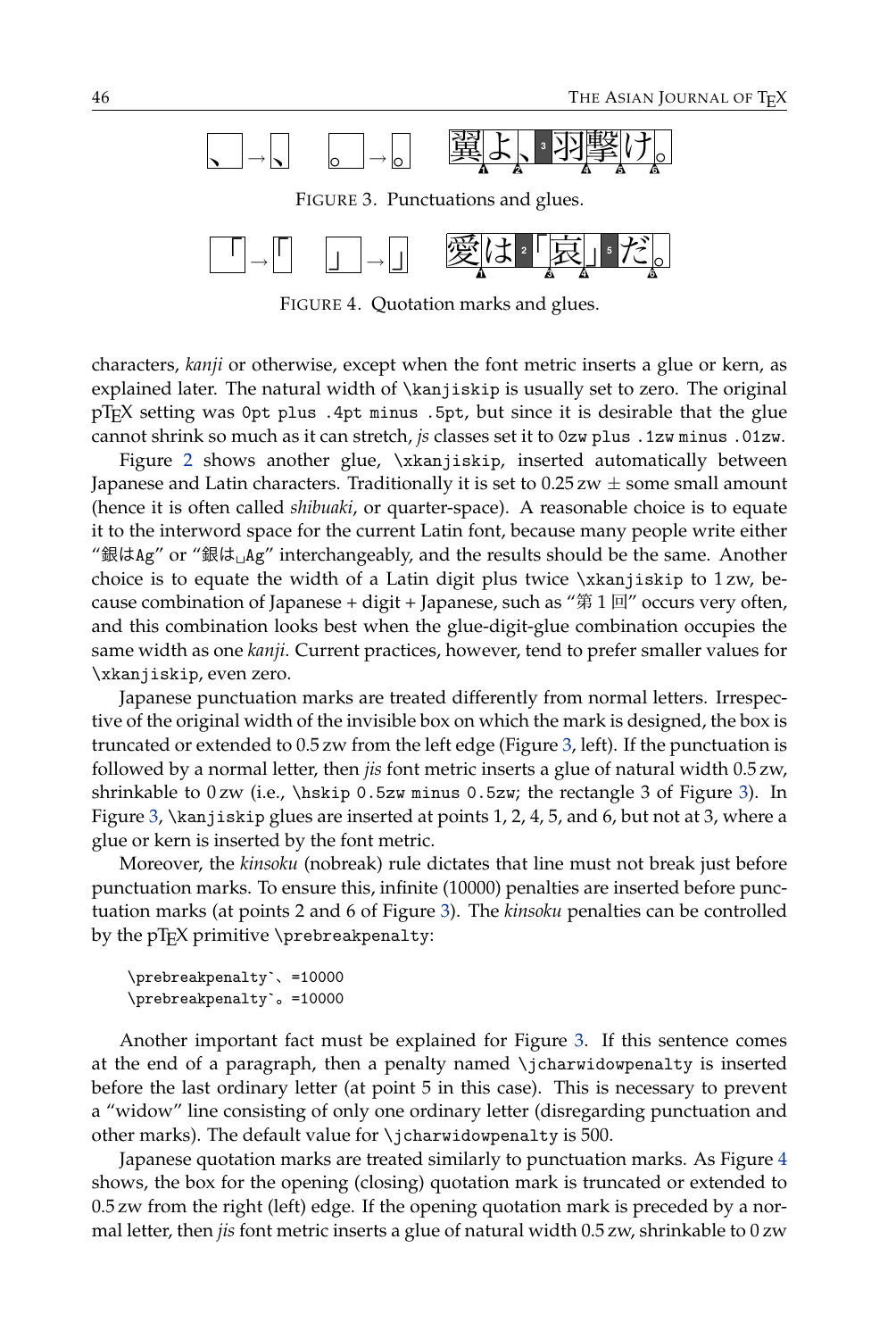<span id="page-4-0"></span>

FIGURE 5. Wrong (left) and right (right) typesetting examples.

<span id="page-4-2"></span><span id="page-4-1"></span>

|  |  |  |  | HU. |
|--|--|--|--|-----|
|--|--|--|--|-----|

FIGURE 6. A colon and a middle point.

| $\left  \bullet\ \bullet\ \bullet   \bullet\ \bullet\ \bullet   \right $ |
|--------------------------------------------------------------------------|
|--------------------------------------------------------------------------|

FIGURE 7. A dash and dots

(the rectangle 2 of Figure 3). Similarly, if the closing quotation mark is followed by a normal letter, then *jis* font metric inserts a similar glue. Also, in Figure 4, \kanjiskip glues are inserted at points 1, 3, 4, and 6, \jcharwidowpenalty is inserted at 5, and *kinsoku* penalties are inserted at 3 and 4 because pT<sub>F</sub>X sets:

```
\prebreakpenalty`」=10000
\postbreakpenalty`「=10000
```
Other settings with \prebreakpenalty and \postbreakpenalty can be found in kinsoku.dtx or kinsoku.tex that comes with pT<sub>E</sub>X. Some settings are overwritten by *js* document class[es:](#page-4-0)

| \prebreakpenalty` =10000   |  | % was 5000 |
|----------------------------|--|------------|
| \postbreakpenalty` "=10000 |  | % was 5000 |
| \prebreakpenalty`" =10000  |  | % was 5000 |

Text editors usually display Japanese text with a fixed-width font as [in](#page-4-1) the left example of Figure 5, but word-processing software must typeset it as the example on the right. Microsoft Word is correct in this respect, but Apple Pages '08 and Keynote '08 are [w](#page-4-2)rong.

Some punctuation marks, such as a colon  $(\cdot)$  and a middle point  $(\cdot)$  are aligned toward the center of the halfwidth (0.5 zw) box. Between these marks and normal letters are inserted quarter-width (0.25zw minus 0.25zw) glues, as in Figure 6.

As the final example, the double-width dash  $(---)$  and double-width dotted line (……) are composed with two fullwidth dashes and dotted lines, respectively, as in Figure 7. To ensure that the combination does not shrink, stretch, or break, *jis* font metric inserts a zero-width kern, prohibiting \kanjiskip to be inserted. Note that a three-point character should be designed so as to form six equidistant points when used consecutively, and similarly for a fullwidth dash, but the fullwidth dash of *Hiragino* is designed somewhat shorter than 1 zw. To compose a double-width dash in this case, one must resort to a hack like

 $-\ker$ -0.5zw  $-\ker$ -0.5zw –

Because there are thousands of Japanese characters, a pairwise glue/kern table is prohibitive.  $pT_FX$  has an extended font metric format, often called JFM (Japanese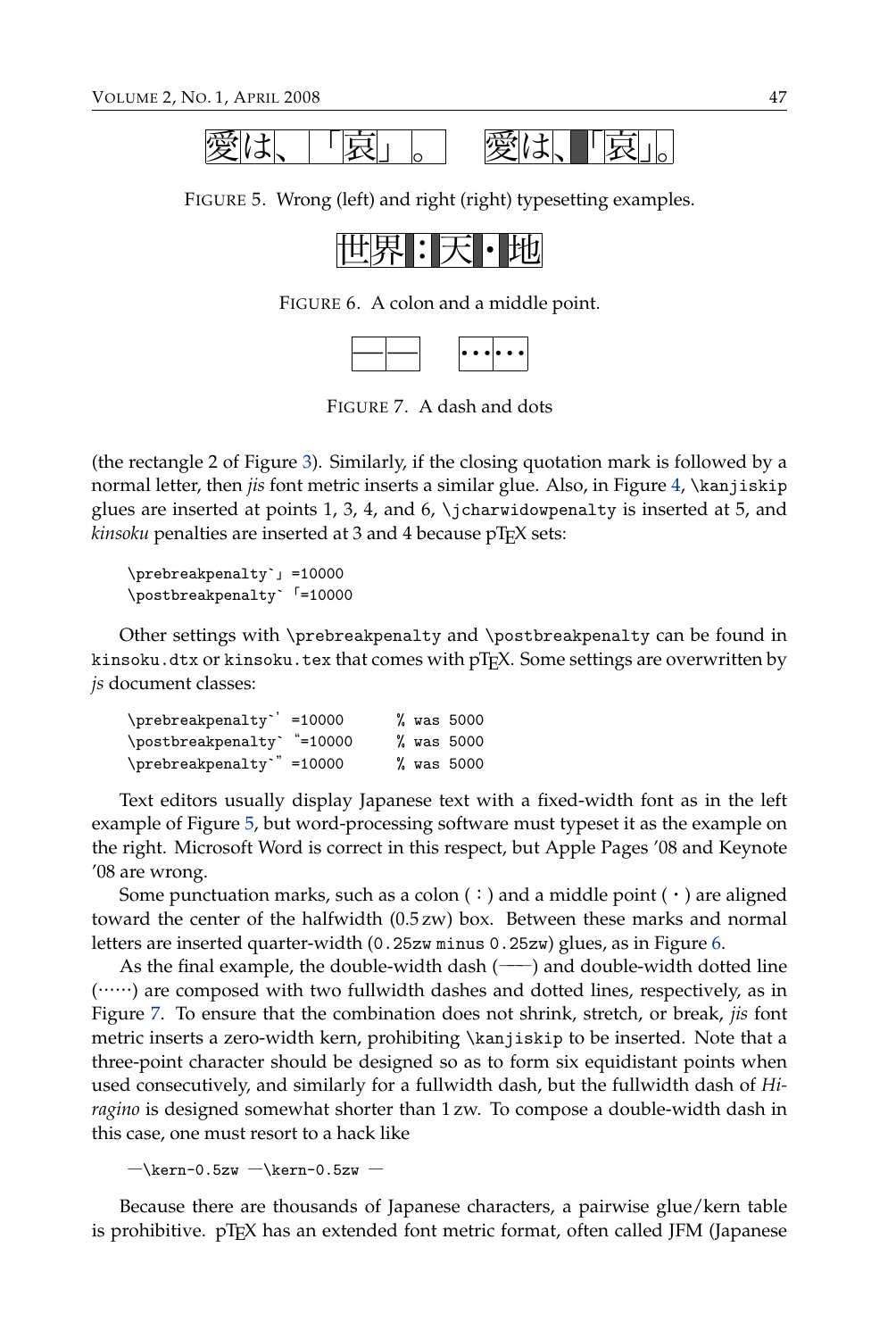| CHARTYPE | width    | align  | examples                                                                                                                                                                                                                                                                                                                                        |
|----------|----------|--------|-------------------------------------------------------------------------------------------------------------------------------------------------------------------------------------------------------------------------------------------------------------------------------------------------------------------------------------------------|
|          | 1 zw     |        | everything else                                                                                                                                                                                                                                                                                                                                 |
|          | $0.5$ zw | right  | $\cdot$ " ( $\left[$ $\left[$ $\left[$ $\left[$ $\left[$ $\left[$ $\left[$ $\right]$ $\left[$ $\right]$ $\left[$ $\left[$ $\left[$ $\left[$ $\left[$ $\left[$ $\left[$ $\left[$ $\right]$ $\left[$ $\right]$ $\right]$ $\left[$ $\left[$ $\left[$ $\left[$ $\left[$ $\left[$ $\left[$ $\left[$ $\left[$ $\left[$ $\left[$ $\left[$ $\left[$ $\$ |
| 2        | $0.5$ zw | left   | <b>(iii)</b> } } } } } <b>]</b>                                                                                                                                                                                                                                                                                                                 |
| 3        | 0.5 zw   | center | $\cdot$ : :                                                                                                                                                                                                                                                                                                                                     |
| 4        | $0.5$ zw | left   | $\circ$<br>$\cdot$                                                                                                                                                                                                                                                                                                                              |
| 5        | 1 zw     |        |                                                                                                                                                                                                                                                                                                                                                 |
| 6        | 1 zw     |        | 21                                                                                                                                                                                                                                                                                                                                              |

<span id="page-5-0"></span>TABLE 1. CHARTYPEs of Japanese characters.

TABLE 2. Content of *jis* font metric. " $\frac{1}{2} - \frac{1}{2}$ " in the (0, 1) cell means that a glue of 0.5zw minus 0.5zw is inserted between consecutive characters of CHARTYPE 0 and 1 appearing in this order.

|                        |                             |                             |                                                           |                             |  | 5                                                                                       |                             |
|------------------------|-----------------------------|-----------------------------|-----------------------------------------------------------|-----------------------------|--|-----------------------------------------------------------------------------------------|-----------------------------|
| $\boldsymbol{0}$       |                             | $\frac{1}{2} - \frac{1}{2}$ |                                                           | $\frac{1}{4} - \frac{1}{4}$ |  |                                                                                         |                             |
| 1                      |                             |                             |                                                           | $\frac{1}{4} - \frac{1}{4}$ |  |                                                                                         |                             |
| $\overline{2}$         | $\frac{1}{2} - \frac{1}{2}$ | $\frac{1}{2} - \frac{1}{2}$ |                                                           | $\frac{1}{4} - \frac{1}{4}$ |  | $\frac{1}{2} - \frac{1}{2}$                                                             | $^{1}/2$<br>$^{1}/2 -$      |
| $\mathfrak{Z}$         | $\frac{1}{4} - \frac{1}{4}$ |                             | $\frac{1}{4} - \frac{1}{4}$   $\frac{1}{4} - \frac{1}{4}$ |                             |  | $\frac{1}{2} - \frac{1}{4}$   $\frac{1}{4} - \frac{1}{4}$   $\frac{1}{4} - \frac{1}{4}$ | $\frac{1}{4} - \frac{1}{4}$ |
| $\overline{4}$         | $\frac{1}{2} - 0$           | $\frac{1}{2} - 0$           |                                                           | $\frac{3}{4} - \frac{1}{4}$ |  | $\frac{1}{2} - 0$                                                                       | $\frac{1}{2} - 0$           |
| $\overline{5}$         |                             | $\frac{1}{2} - \frac{1}{2}$ |                                                           | $\frac{1}{4} - \frac{1}{4}$ |  | $0$ (kern)                                                                              |                             |
| 6                      | $\frac{1}{2} - \frac{1}{2}$ | $\frac{1}{2} - \frac{1}{2}$ |                                                           | $\frac{1}{4} - \frac{1}{4}$ |  |                                                                                         |                             |
| $\blacksquare$<br>$-1$ |                             |                             |                                                           |                             |  |                                                                                         |                             |

\* 1 *−* <sup>1</sup>*/*<sup>2</sup> for vertical typesetting.

Font Metric), that groups characters into several CHARTYPEs and specifies glue/kern insertions for each pair of groups. Table 1 shows the CHARTYPEs used by *jis* and similar font metrics, and Table 2 shows the content of the metric. The classical *jis* font metric categorizes ? and ! as CHARTYPE 0, but the variant included in Shuzaburo Saito's *otf* package categorizes them as CHARTYPE 6 and inserts a glue (halfwidth for horizontal, fullwidth for vertical setting) if followed by normal letters. This behavior conforms to the typical typesetting rule for a question or interrogation mark at the end of a sentence; otherwise the extra glue should be suppressed by the pTEX primitive \inhibitglue as in "あっ!\inhibitglue␣と驚く" for "あっ!と驚く".

Several other pTEX primitives have yet to be explained. One is \inhibitxspcode. As we noted in the "銀は Ag" example, pTEX inserts a glue \xkanjiskip between "は" and "A". But if we modify the example to "銀は Ag<sub>o</sub>", then clearly we do not want a glue before the punctuation mark "。". Another example is "銀は「Ag」", for which we do not want glues just inside the quotation marks. To this end, pTEX has a primitive \inhibitxspcode. Setting it to 1 inhibits the insertion of \xkanjiskip on the left, 2 on the right, 3 on both sides of the specified character:

\inhibitxspcode`。=1 \inhibitxspcode`」=1 \inhibitxspcode`「=2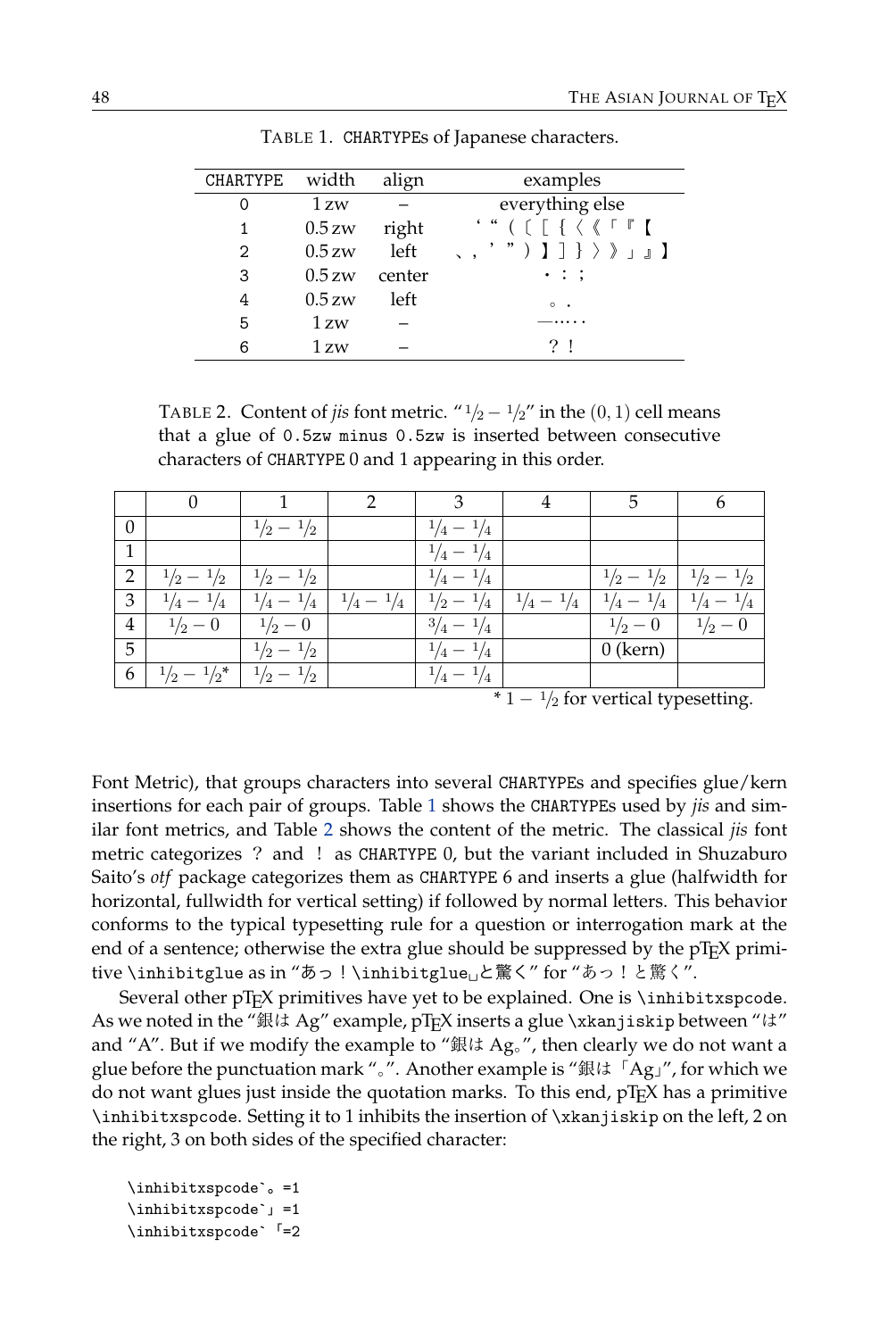<span id="page-6-0"></span>

\xkanjiskip can also be controlled by another primitive, \xspcode, that applies to Latin characters. In this case, 0 inhibits insertion of \xkanjiskip on both sides, 1 allows insertion on the left, 2 on the ri[ght](#page-6-0), 3 on both sides. For example,

\xspcode`(=1 \xspcode`)=2

ensures \xkanjiskip is not inserted just inside the Latin parentheses, as in " $(\ddot{\mathbb{E}}\ddot{\mathbb{F}})$ ".<sup>1</sup>

We have not provided thorough comparisons of the old and *jis* font metrics. Suffice it to give a small example, Figure 8, for a casual comparison. Note that *jis* font metric tries to conserve fullwidth-ness of Japanese characters but avoids large voids by cutting halfwidth spaces off them.

# **3 Designing document classes**

#### **3.1 Dimensions**

In designing Japanese document classes, it is important to set every horizontal dimentions, such as \hsize and \leftmargin, to integer multiples of 1 zw. In particular, it is customary to set \parindent to 1 zw, and indent all paragraphs including the first one, although some books are typeset with zero \parindent throughout.

Note that the unit "zw" is defined with respect to the current font. If we set \parindent to 1 zw at the beginning of the document where \normalsize is in effect, and if we compose a paragraph with a  $\smallsetminus$  small font, then the indentation becomes greater than 1 zw of the current \small size, and the paragraph will look ugly.

To prevent this, *js* document classes redefine the \@setfontsize command so as to set \pari[nde](#page-7-0)nt, \kanjiskip, and \xkanjiskip to the appropriate values with respect to the selected font size.

Another consideration is that \baselineskip must be wider for Japanese text. Whereas plain T<sub>E</sub>X and L<sup>AT</sup>EX sets it to 12 pt, the pLATEX2<sub>ε</sub> default document classes sets it to 15 pt (17 pt) for horizontal (vertical) typesetting, and *js* document classes (horizontal) set it to 16 pt.

Figure 9 compares typesetting results by the pLATEX2*ε* default (left) and the *js* document classes. We notice that the \baselineskip is wider for *js* (which is not significant here), that the combination of two small *hiragana* "ょっ" is too tight for the default class (a well-known bug of the old font metric), and that the apparent indentation is 1.5 zw, not 1 zw, for the default class, when a halfwidth quotation mark or a parenthesis begins the paragraph.

<sup>1.</sup> In the Japanese context, Latin parentheses should not be used, because the descenders of the parentheses sticking out below the Japanese letters look ugly. Japanese parentheses should be used instead.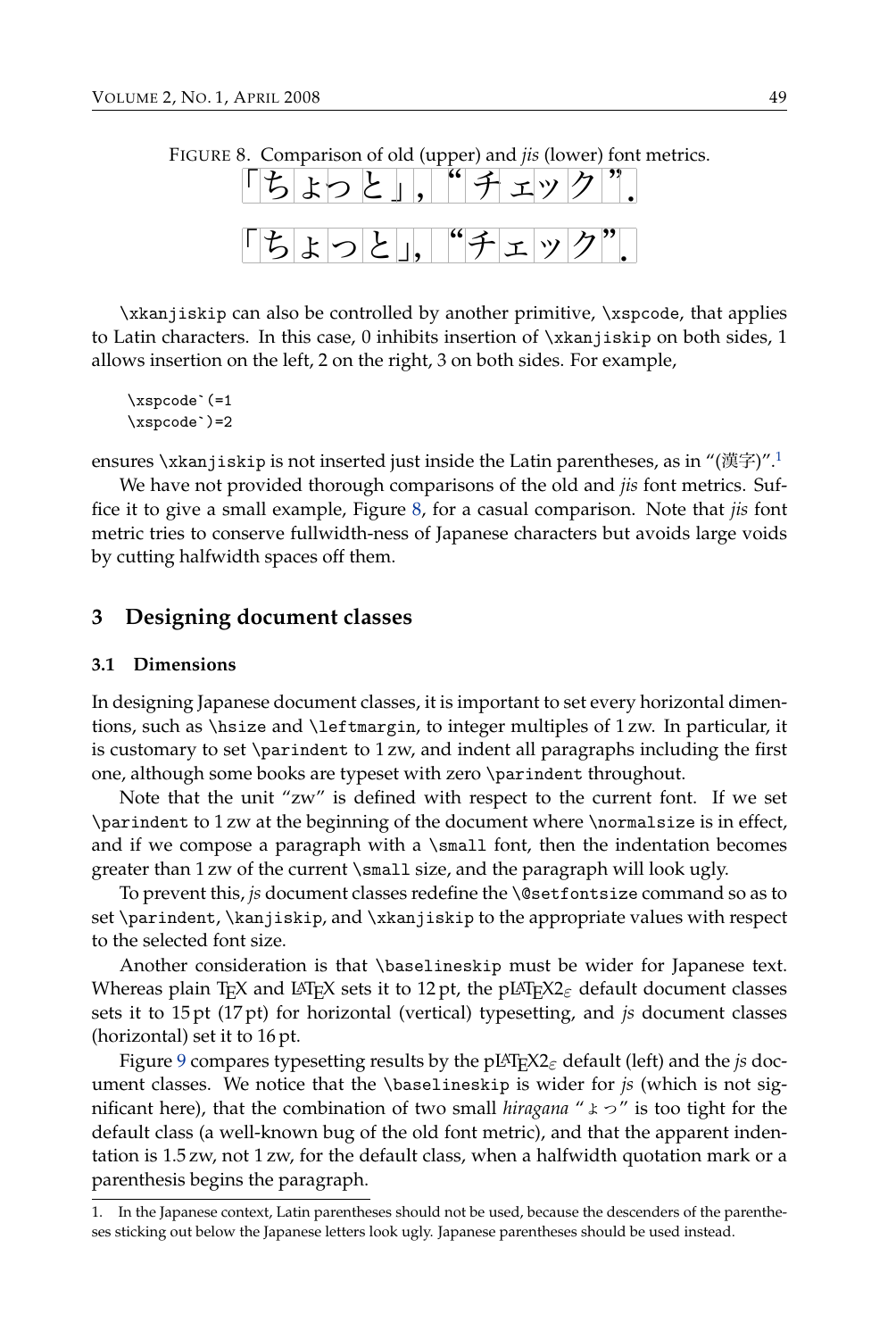<span id="page-7-0"></span>

| 「どうです。すこしたべてごらん   | 「どうです。すこしたべてごらん   |
|-------------------|-------------------|
| なさい」鳥捕りは、それを二つにち  | なさい」鳥捕りは、それを二つにち  |
| ぎってわたしました。ジョバンニは、 | ぎってわたしました。ジョバンニは、 |
| ちょっとたべてみて、        | ちょっとたべてみて、        |
| (なんだ、やっぱりこいつはお菓   | (なんだ、やっぱりこいつはお菓子  |
| 子だ。チョコレートよりも、もっと  | だ。チョコレートよりも、もっとお  |
| おいしいけれども、こんな雁が飛ん  | いしいけれども、こんな雁が飛んで  |
|                   |                   |

<span id="page-7-1"></span>FIGURE 9. Comparison of typesetting by pLATEX2*ε* default (left) and *js* (right) document classes. Text: Kenji Miyazawa, *Milky Way Railroad*, ca 1927.

TABLE 3. Examples of *mincho* (\mcfamily) and *gothic* (\gtfamily), medium (\mdseries) and boldface (\bfseries) fonts.

|                         | $\text{Imclamilv}$ | \gtfamily |
|-------------------------|--------------------|-----------|
| <i><b>Indseries</b></i> | 美しい印刷              | 美しい印刷     |
| \bfseries               | 美しい印刷              | 美しい印刷     |

#### **3.2 Fonts**

Common Japanese fonts are classified into two families: seriffed *mincho* (明朝) and sans-serif *gothic* (ゴシック). Each family consists of lighter and heavier varieties. Thus, in the ideal world we have at least four fonts as in Table 3. This is the case when the *otf* package is used with "deluxe" option; i.e., \usepackage[deluxe]{otf} is specified in the preamble.

But in the real world it is often the case that we have only two fonts, a light *mincho* such as *Ryumin-Light* or *MS Mincho*, and a somewhat blacker *gothic* such as *GothicBBB-Medium* or *MS Gothic*. It is customary, therefore, to set headers and emphasized text in *gothic* and everything else in *mincho*. The default pLATEX2*ε* document classes and *js* classes both support only these two fonts.

If we set Japanese characters of the headers with a *gothic* (i.e., sans-serif) font, we m[ust](#page-7-1) also use a sans-serif Latin font for the headers. For example, if we write

#### \section{MD5の脆弱性}

then we must get "**MD5 の脆弱性**" rather than "**MD5 の脆弱性**". This means that Japanese document classes must set headers with \sffamily and \gtfamily, and possibly \bfseries (although \bfseries has effect only when the four fonts in Table 3 are accessible). This serif/sans-serif consistency is one of the most conspicuous improvement of *js* over the default pLATEX2*ε* classes.

# **4 Conclusion**

We tend to think that the main difficulty of typesetting Japanese text is in the large number of characters that must be handled. In fact, the number itself does not account